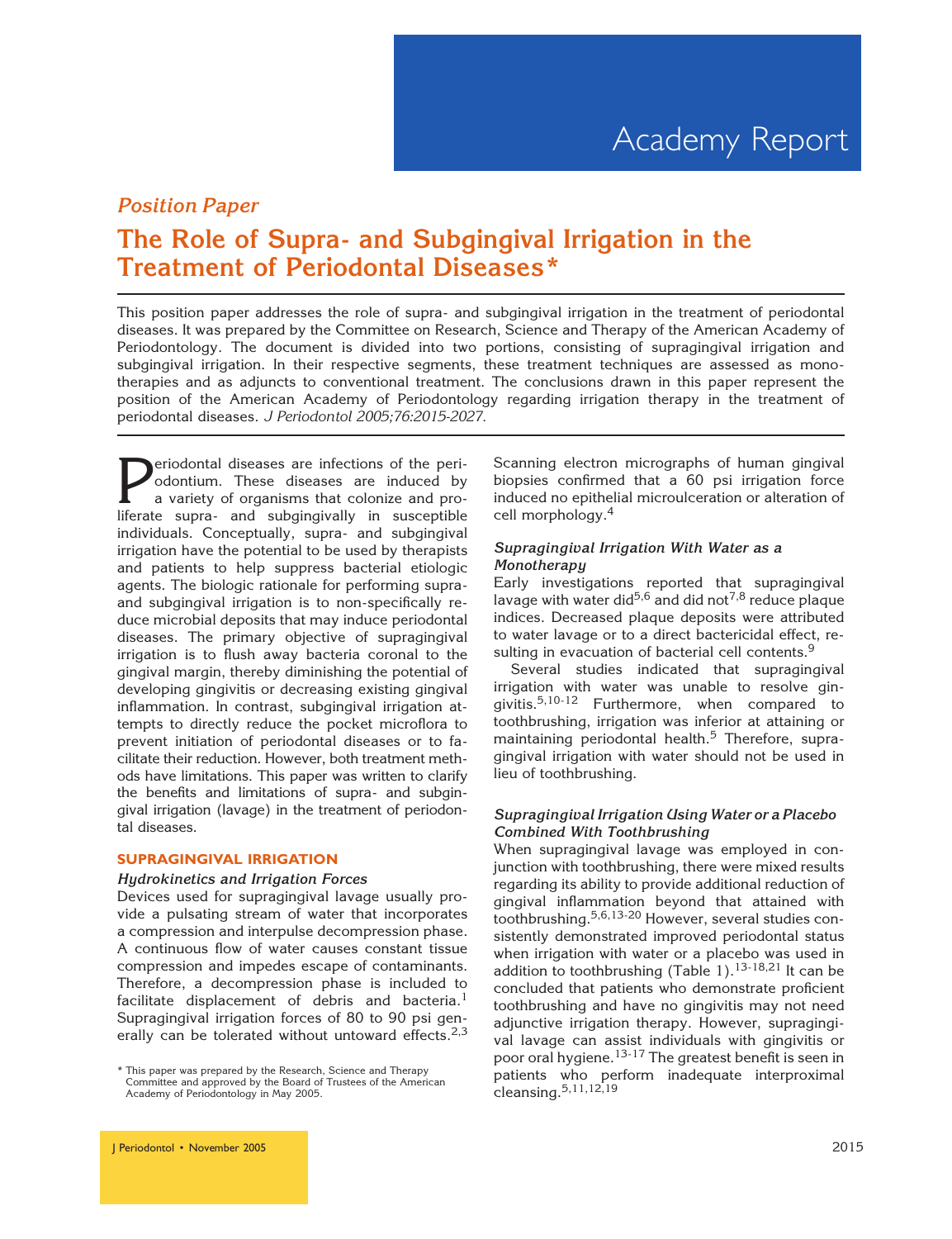#### Table 1.

## Reduction of Clinical Parameters Using Supragingival Irrigation

| Reference                        | N Patients | Agent (%)                       | Frequency          | Study<br>Length | Fluid<br>Amount (mL) | Gingivitis<br>Reduction (%) | Plaque<br>Reduction (%) |
|----------------------------------|------------|---------------------------------|--------------------|-----------------|----------------------|-----------------------------|-------------------------|
| Jolkovsky et al. <sup>15</sup>   | 58         | CHX (0.04%)                     | Daily *            | 3 months        | 180                  | 33.1                        | 51.6                    |
|                                  |            | Water                           | Daily*             | 3 months        | 180                  | 18.6                        | 25.6                    |
| Newman et al. <sup>13</sup>      | 155        | Water                           | Daily <sup>†</sup> | 6 months        | 500                  | 17.8                        | 6.1                     |
|                                  |            | Water and zinc sulfate (0.57%)  | Daily <sup>†</sup> | 6 months        | 300                  | 6.5                         | 9.2                     |
|                                  |            |                                 |                    |                 | 200                  |                             |                         |
| Flemmig et al. <sup>14</sup>     | 175        | CHX (0.06%)                     | Daily <sup>†</sup> | 6 months        | 200                  | 42.5                        | 53.2                    |
|                                  |            | 0.12% CHX rinse                 | bid                | 6 months        | 15                   | 24.1                        | 43.3                    |
|                                  |            | Water                           | Daily <sup>†</sup> | 6 months        | 200                  | 23.1                        | 0.1                     |
| Brownstein et al. <sup>16‡</sup> | 44         | CHX (0.06%)                     | Daily <sup>†</sup> | 8 weeks         | 200                  | 31.1                        | 19.0                    |
|                                  |            | 0.12% CHX rinse                 | Daily              | 8 weeks         | 15                   | 19.7                        | 47.9                    |
|                                  |            | Water                           | Daily <sup>†</sup> | 8 weeks         | 200                  | 11.0 <sup>§</sup>           | Not recorded            |
| Cutler et al. <sup>18</sup>      |            | Water                           | <b>Daily</b>       | 14 days         | 750                  | 50                          | 40                      |
| Ciancio et al. <sup>17‡</sup>    | 66         | Phenolic compound <sup>II</sup> | bid <sup>t</sup>   | 6 weeks         | 240                  | 54                          | 23                      |
|                                  |            | Hydroalcohol                    | bid <sup>t</sup>   | 6 weeks         | 240                  | 62                          | 10                      |
| Walsh et al. <sup>21</sup>       | 8          | CHX (0.2%)                      | bid <sup>t</sup>   | 8 weeks         | 500                  | 45                          | 77                      |
|                                  |            | Quinine sulfate                 | bid <sup>t</sup>   | 8 weeks         | 500                  | 4                           | 2% increase             |

\* Pik Pocket used; note that there was also a subgingival irrigation component.

† Standard irrigation tip employed.

‡ Data accumulated in patients when irrigation was not preceeded by a prophylaxis.

§ 11% reduction of sites scored with a gingival index of 2.

Listerine.

 $\stackrel{\text{h}}{\text{Reprinted}}$  with permission from the Compendium of Continuing Education in Dentistry. $^{98}$ 

Among individuals with mild to moderate periodontitis, it was reported in 2005 that routine oral hygiene plus adjunctive irrigation therapy was associated with a significantly greater reduction of proinflammatory cytokines (interleukin 1-*b* and prostaglandin  $E_2$ ) in the gingival crevice than oral hygiene without irrigation.<sup>18</sup> This report may explain one possible mechanism by which supragingival irrigation may provide beneficial effects.

#### Supragingival Irrigation Compared to Rinsing With Medicaments

In a 6-month study, when irrigation with water was compared to rinsing with 0.12% chlorhexidine (CHX), there were no statistical differences in reduction of gingival inflammation.<sup>14</sup> Other short-term investiga-

tions of 10 days to 8 weeks noted that rinsing with chlorhexidine was better than irrigating with water. $11,16$  Currently, there are insufficient data to unequivocally determine if supragingival lavage with water is superior to rinsing with medicaments or vice versa.

#### Supragingival Irrigation With Antimicrobial Agents

Supragingival irrigation with medicaments consistently improved clinical<sup>14,17,22</sup> and microbiologic $^{15,17,23}$  parameters in individuals with gingivitis. Reported reductions of gingivitis scores ranged from 6.5% to 62% (Table 1).  $13-18,21$  Some studies indicated that jet irrigation with antimicrobials attained better results than irrigation with water/placebo $^{3,14,16,21}$  or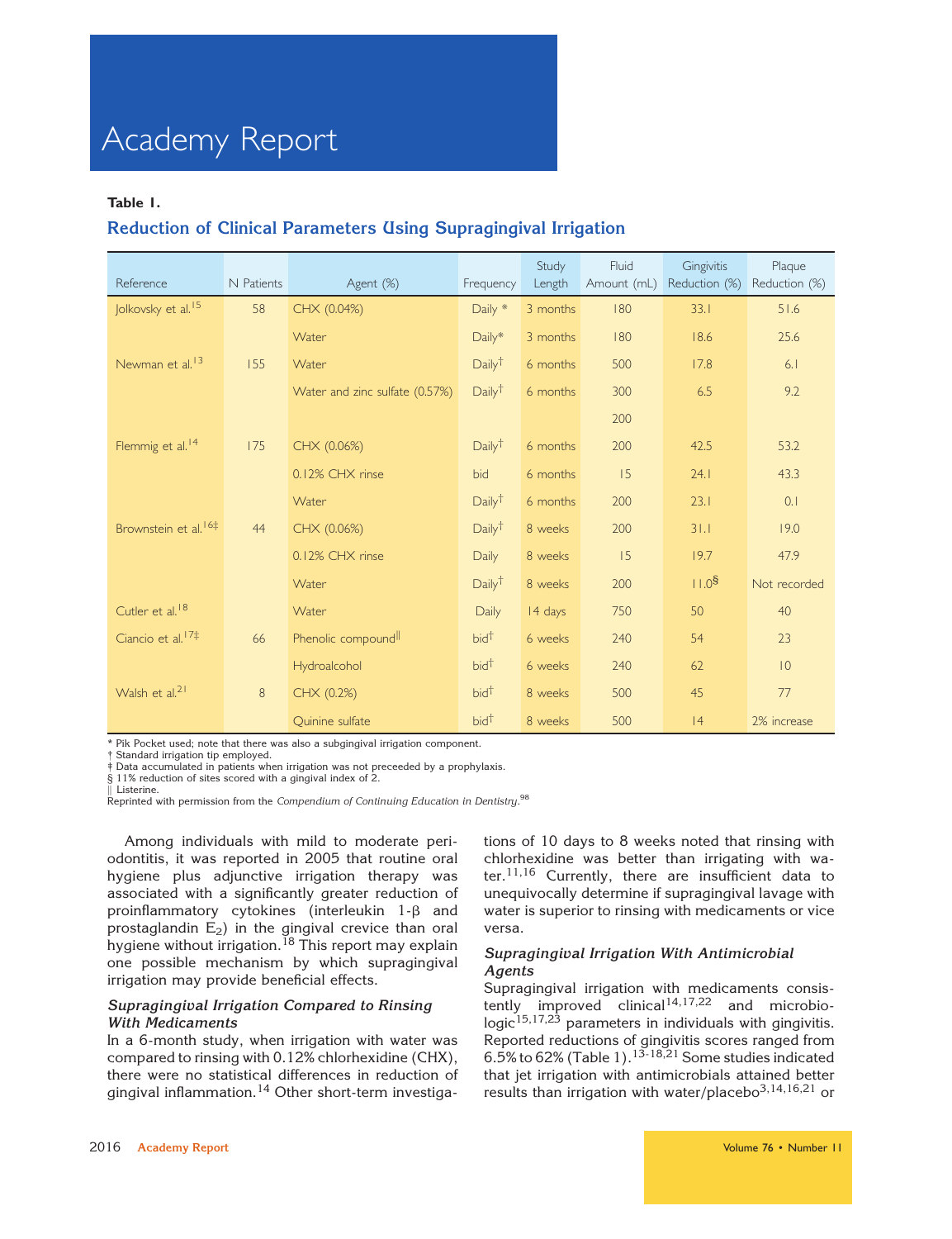rinsing with antimicrobials.<sup>10,11,14,22</sup> On the other hand, other investigations indicated there were no statistical differences whether a placebo or an antimicrobial was used as an irrigant.<sup>15,17,19</sup> Although, the numerical trend always was better when medicaments were employed, that benefit was small.<sup>15,17,19,22</sup> The data also indicated that irrigation with antimicrobials can aid patients in periodontal supportive therapy by inhibiting development of gingivitis.15,24,25

Since jet (oral) irrigators delivered medicaments interproximally more effectively than rinsing,  $11$  and were able to achieve similar results with reduced drug concentrations,12 these concentrations were reduced to decrease staining. Subsequently, investigators demonstrated that  $0.02\%^{12}$  and  $0.06\%^{14}$  chlorhexidine and 0.02% stannous fluoride solution<sup>3</sup> when delivered in an irrigator were capable of decreasing plaque levels and gingival inflammation. Decreased staining was found, but some still occurred.<sup>3,12,14</sup> It should also be noted that jet irrigation delivered a greater volume of medicaments than rinsing, despite using reduced drug concentrations.<sup>3,11,12,14</sup>

Benefits of supragingival irrigation with antimicrobials were confirmed in the treatment of gingivitis.<sup>13-17</sup> However, when low concentrations of chlorhexidine (0.02%) and metronidazole (0.05%) were used as irrigants in patients with periodontitis, they did not induce clinically significant improvements.<sup>19,20</sup> However, a 0.2% chlorhexidine solution slightly reduced probing depths and decreased plaque and gingival bleeding scores. $21$  At present, it is unknown if supragingival irrigation with even higher drug concentrations or other drugs can aid in the treatment of periodontitis.

#### Subgingival Penetration of Solutions After Supragingival Irrigation

Several investigators employed dyes to study the ability of supragingival irrigation to project solutions subgingivally. These solutions were usually projected 3 mm subgingivally or to half the probing depth (Table 2).26-29

The finding that secondary subgingival penetration consistently occurred after supragingival irrigation

#### Table 2.

#### Reference Initial Pocket Depth (mm) Supragingival Gingival Sulcus Tip Supragingival Standard Tip\* Subgingival Pik Pocket† Subgingival Cannula Eakle et al.<sup>26</sup>  $4-8$   $42.4^{\frac{+}{4}}$ Eakle et al.<sup>27</sup> 4-7 4-7 46.0<sup>‡</sup> 7 56.0<sup>‡</sup> Larner et al.<sup>28</sup> 67-80§<br>**Larner et al.<sup>28</sup> 67-80§** 7-10 29-39‡ 41-76§k Boyd et al.<sup>29</sup> 3.5-6 3.5-6 29.8<sup>‡</sup> 29.8<sup>‡</sup> 29.8<sup>‡</sup> 29.8<sup>‡</sup> 6 54.3‡ 74.5¶ Braun and Ciancio<sup>32</sup> 6 90<sup>‡</sup> 90<sup>‡</sup> 90<sup>‡</sup> 90<sup>‡</sup> 6 64 $\pm$  64 $\pm$ Hardy et al.<sup>33</sup> 6.5-10.5 6.5-10.5 6.5-10.5  $94.5^{\#}$ Nosal et al.<sup>44</sup> 3-9  $\overline{3}$ -9  $\overline{3}$  3-9  $\overline{3}$

### Percentage of Dye Penetration Into Periodontal Pockets

Jet Tip or Water Pik Tip which are the same device.

Rubber tip placed 1 mm subgingivally, referred to as marginal irrigation.

Dyes were delivered with a jet irrigator.

§ Maxi-I-Probe and Viadent end-release needle placed 3 mm subgingivally.

Lower number (41%) reflects presence of calculus.

¶ Perio Pik placed to half the pocket depth.

Dye delivered with a syringe; blunt hypodermic needle was inserted 3 mm into the pocket.

\*\* 100% at 86% of the sites evaluated, dye delivered to the base of the pocket with an ultrasonic tip.<br>Poprinted with permission from the Compandium of Continuing Education in Dentistry, 98

Reprinted with permission from the Compendium of Continuing Education in Dentistry.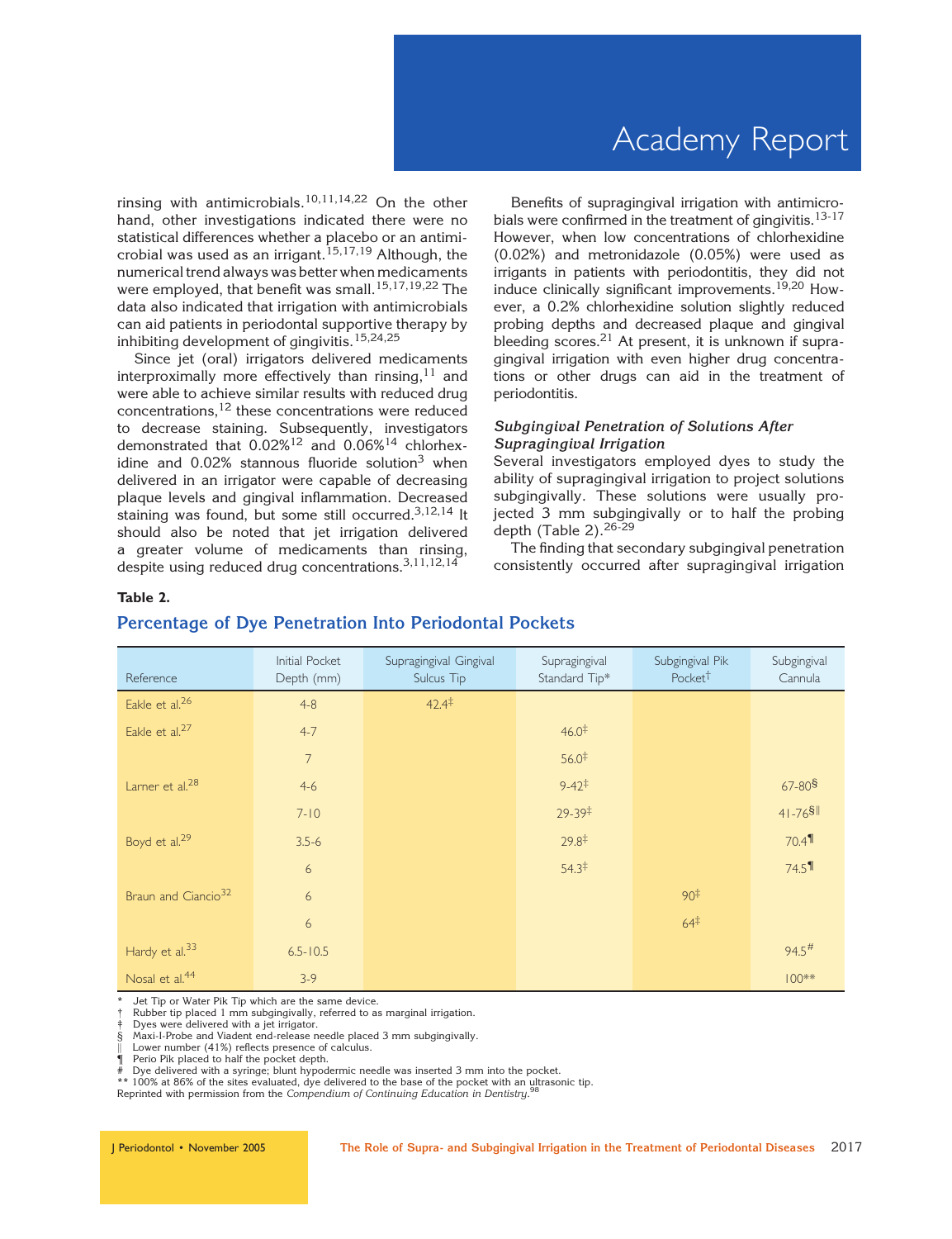helps to explain why gingival inflammation frequently diminished, despite unchanged plaque levels.<sup>3,5,11,12,14,30</sup> The reduction in gingival inflammation may have been due to diluting plaque toxicity, interference with subgingival plaque maturation, or possibly washing away unattached plaque.<sup>14,30,31</sup>

Studies<sup>26-29,32,33</sup> that addressed subgingival penetration of dyes probably underestimated the percentage of pocket penetration, possibly since the level of connective tissue attachment was used to represent the base of pockets when measurements were calculated on extracted teeth. If the coronal level of the junctional epithelium had been used, the percentage of pocket penetration would have increased. Nevertheless, the data indicate that supragingival irrigation does not routinely project solutions into deep pockets. Therefore, this form of therapy can be beneficial in treating gingivitis, but may not be very effective in the treatment of periodontitis. At present, no studies have evaluated the efficacy of devices that provide marginal irrigation in the treatment of periodontitis.

#### Induction of Bacteremia

Investigations conducted to assess the potential of supragingival irrigation to induce bacteremia reported mixed results.<sup>34-38</sup> Nevertheless, when the evidence is collectively assessed, it appears that irrigation presents no particular safety hazard to systemically healthy patients, because similar levels of bacteremia were detected after toothbrushing, flossing, periodontal dressing changes, scaling, root planing, and chewing.39-41 However, clinicians should exercise caution regarding instructions for home irrigation for individuals who require premedication prior to periodontal therapy, because no specific information is available concerning the degree of risk created by home irrigation in this population.

#### SUBGINGIVAL IRRIGATION

The status of subgingival irrigation in the treatment of periodontitis remains controversial.42,43 During the past decade numerous studies addressed the impact of subgingival irrigation on clinical and microbiologic parameters. Investigations using subgingival irrigation as a monotherapy and in combination with root planing provided a perspective on the benefits and limitations of this treatment method.

#### Penetration of Drugs Into Pockets

A device which was placed 1 mm apical to the gingival margin provided what is referred to as marginal irrigation and attained 90% pocket penetration when probing depths were  $\leq 6$  mm.<sup>32</sup> Similarly, subgingival irrigation via a cannula placed several millimeters beneath the gingival margin resulted in around 70% to 80% penetration of deep pockets (Table 2). $26-29$  It is interesting to note that when an ultrasonic tip was used to deliver a dye, there was minimal lateral dispersion of the stain.<sup>44</sup> Therefore, it may be advantageous to circumferentially irrigate teeth to ensure that drugs are delivered throughout most of the pocket.

Other factors that may affect drug delivery such as calculus, irrigator tip design, and irrigation force have also been studied.<sup>28</sup> Since calculus impeded drug penetration in deep pockets, root planing should precede irrigation therapy. Either a side or end port cannula can be employed, because there appears to be no difference with respect to the depth of solution penetration. Furthermore, low irrigation forces were effective at delivering solutions subgingivally. Therefore, they should be used to minimize the potential of projecting bacteria into tissues.  $28$ 

#### Pathogen Reduction After Subgingival Irrigation

Subgingival irrigation with medicaments as a monotherapy significantly reduced monitored bacteria (Table 3). $4,45.53$  This finding established the potential benefit of this therapy. However, while suspected pathogens were reduced, they were not eliminated. Furthermore, monitored organisms often rebounded to baseline within 1 to 8 weeks after short-term subgingival irrigation (Table 3).<sup>45-48</sup> Tissue invasive organisms also may not respond well to this treatment method. After 6 months of irrigation every 2 weeks with 3% hydrogen peroxide, limited success was achieved in reducing high concentrations of Actinobacillus actinomycetemcomitans.<sup>54</sup>

Table 4 lists the studies in which root planing preceded subgingival irrigation. Bacterial reduction was consistently greater and microbes were suppressed longer than when subgingival irrigation was used alone.<sup>52,53,55-58</sup> It can be concluded that root planing greatly enhanced the results and provided the main therapeutic benefit.

Divergent responses regarding bacterial suppression preclude selection of an ideal duration of therapy or irrigation frequency. Even when irrigation was used for 28 consecutive days after initial root planing, investigators still recommended that patients return in 2 to 3 months for periodontal maintenance.<sup>59,60</sup>

#### Improvement of Clinical Parameters

Subgingival irrigation with medicaments decreased plaque indices, but failed to completely eliminate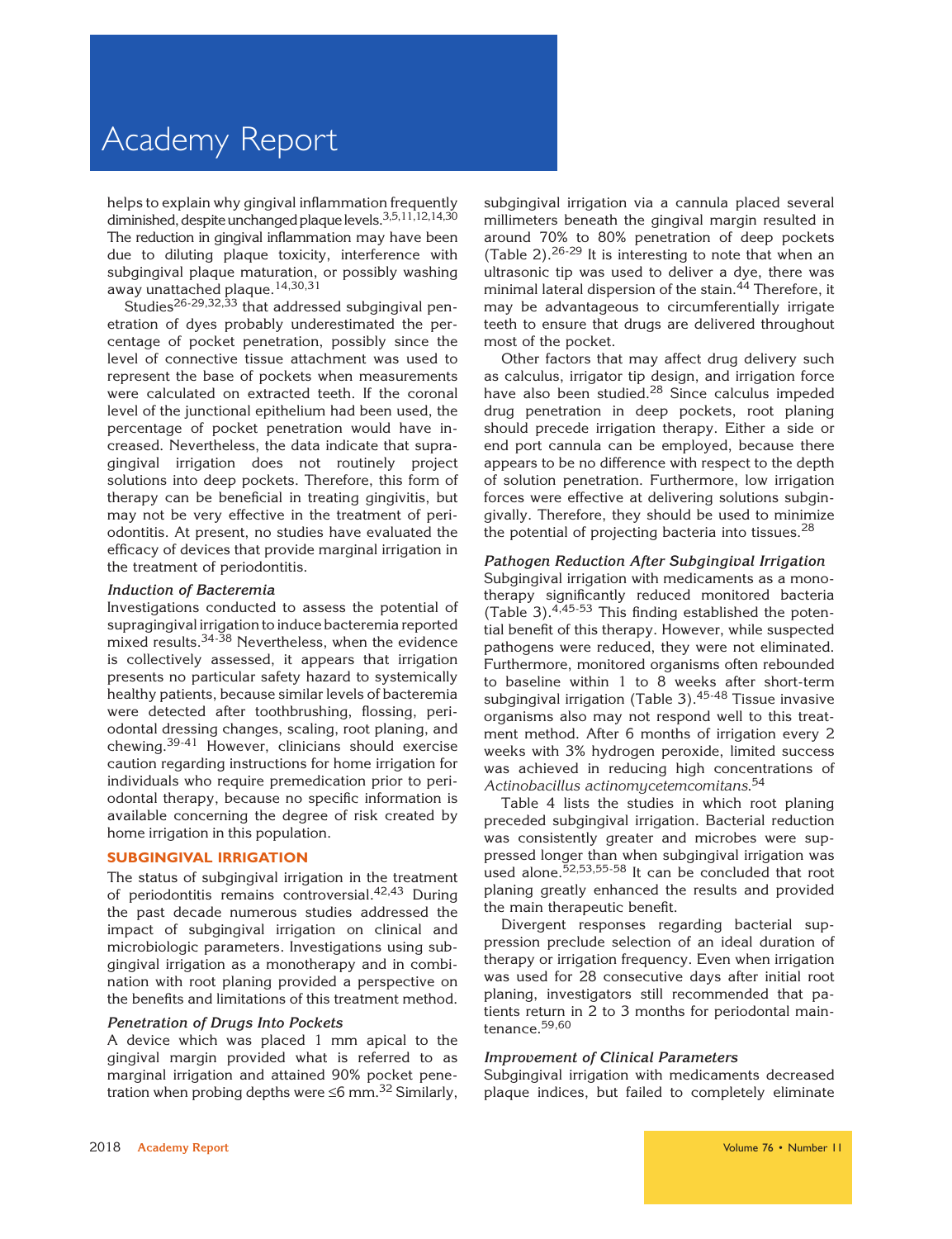## Table 3. Impact of Subgingival Irrigation on Periodontal Pathogens: Monotherapy

| Reference                         | Agent (%)               | Bacteria Monitored              | Days of Therapy | Reduction (%) | Days to Return to<br><b>Baseline</b> |
|-----------------------------------|-------------------------|---------------------------------|-----------------|---------------|--------------------------------------|
| Westling et al. <sup>45</sup>     | CHX (0.02)              | Spirochetes                     | $2*$            | 30 to 10      | 5                                    |
| Schmid et al. <sup>46</sup>       | SnF <sub>2</sub> (1.64) | <b>Bacteroides</b>              |                 | Half log      | $\overline{7}$                       |
| Haskel et al. $4/$                | CHX (0.2)               | Spirochetes                     | 14 <sup>†</sup> | 41 to 28      | 28                                   |
| Lander et al. <sup>48</sup>       | CHX (0.2)               | Spirochetes, motile<br>forms    |                 | 40 to 20      | $35 - 70$                            |
| Lazzaro and Bissada <sup>49</sup> | SnF <sub>2</sub> (1.64) | <b>Spirochetes</b>              | $7^{\ddagger}$  | 43-68 to 9    | $42+$ (45% reduction)                |
| Stabholz et al. <sup>50</sup>     | CHX (0.12)              | <b>Spirochetes</b>              |                 | $31$ to $15$  | $84+$                                |
|                                   | (1.0)                   | <b>Spirochetes</b>              |                 | 40 to 9       |                                      |
|                                   | (5.0)                   | <b>Spirochetes</b>              |                 | 33 to 5       |                                      |
| Silverstein et al. <sup>51</sup>  | (0.5)                   | <b>Spirochetes</b>              | $7^{\ddagger}$  | 45 to 25      | 56 <sup>§</sup>                      |
| Listgarten et al. <sup>52</sup>   | PDP (7.0)               | Spirochetes                     | 56              | 40 to 29      | 56 <sup>§</sup>                      |
| Wennström et al. <sup>53</sup>    | $H2O2$ (3.0)            | Spirochetes and motile<br>forms | 12              | $19$ to $3$   | Rebounded at<br>6 months             |
|                                   | CHX (0.2)               |                                 | 12              | 17 to 9       |                                      |

\* Three times a day.

† 14 consecutive days. ‡ irrigated every other day for 2 weeks.

Three times per week for 2 weeks, weeks 1-2 and 5-6.

 $\frac{1}{8}$  Had not rebounded to baseline by the end of the study.

TCN: Tetracycline.

PDP: tetrapotassium peroxydiphospate.

Modified and reprinted with permission from the American Dental Hyglenists' Association.<sup>99</sup>

signs of inflammation.  $45-53,61$  As a monotherapy, it decreased the number of sites that bled upon probing.47,48,50,53,56,59,61 However, when root planing was also used, there were fewer bleeding points.53,57,58,62,63 Some studies indicated that subgingival irrigation decreased mean probing depths by only 1 mm, <sup>47, 49</sup> but most investigations demonstrated even less reduction.<sup>48,53,59,61,64</sup> If root planing preceded irrigation therapy, probing depths were decreased 2 to 3 mm. $53,56.58$  Therefore, if probing depth reduction is desired, root planing is indicated.

#### Additive Effect

Root planing plus subgingival irrigation. The issue as to whether irrigation with medicaments in conjunction with root planing produces a synergistic effect remains controversial. The first eight studies in Table 5 indicated irrigation did not enhance the therapeutic effect attained by root planing alone.<sup>53,55</sup>,57,58,63,65-67 The latter six noted a synergistic effect,  $24,56,64,68-70$  but the improvement usually was minimal. One study indicated that prolonged (5 minutes per tooth) irrigation with a high concentration of tetracycline (10%) when used in conjunction with root planing enhanced the gain of clinical attachment when compared to root planing alone (1.8 versus 1 mm).<sup>70</sup> However, after 6 months there was no significant difference between treatment methods regarding probing depths or inflammatory status. Other studies which noted synergism were associated with multiple professional irrigation visits<sup>56,68</sup> or frequent self-irrigation by patients.<sup>24,64,68,69</sup> In conclusion, there currently is insufficient evidence to indicate that subgingival irrigation routinely should be used as a supplemental in-office procedure to augment the effects of scaling and root planing. However, preliminary data using high con $centrations<sup>56,70</sup>$  and prolonged or multiple application of antimicrobials<sup>52,53,55-58</sup> have shown some promise in improving periodontal status.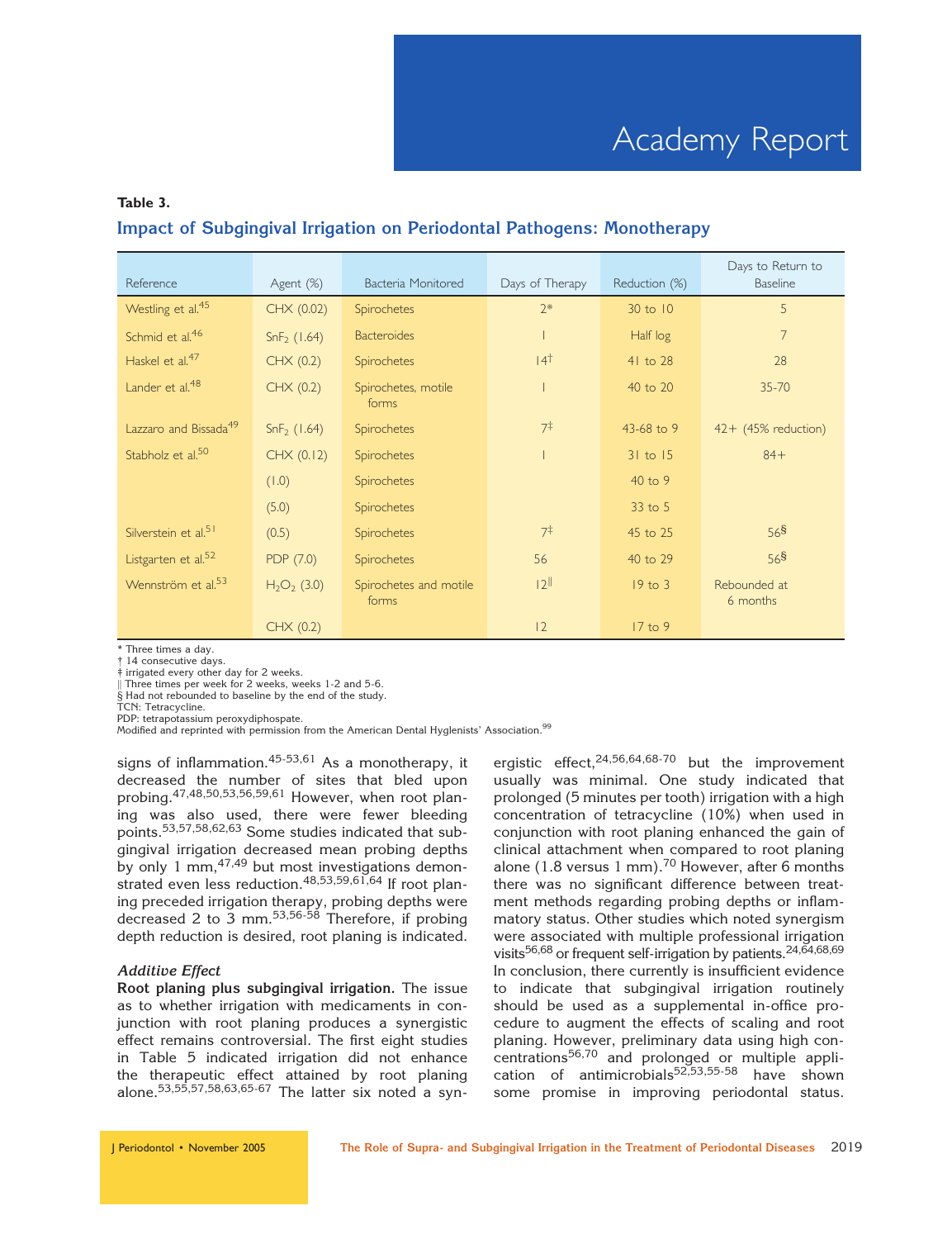#### Table 4.

### Impact of Subgingival Irrigation on Periodontal Pathogens: Lavage Preceded by Root Planing

| Reference                                    | Agent (%)            | Bacteria Monitored                     | Days of Therapy    | Reduction (%)   | Days to Return to Baseline |
|----------------------------------------------|----------------------|----------------------------------------|--------------------|-----------------|----------------------------|
| Listgarten et al. <sup>52</sup>              | PDP (7.0)            | <b>Spirochetes</b>                     | 56                 | $75$ to $11$    | 56*                        |
| Wennström et al. <sup>53</sup>               | $H2O2$ (3.0)         | <b>Spirochetes</b><br>and motile forms | 6 <sup>†</sup>     | 18 to 0.5       | 84*                        |
|                                              | CHX(0.2)             |                                        | 6                  | 17 to 0.5       | 84*                        |
| Macauley and Newman <sup>55</sup> CHX (0.02) |                      | Spiriochetes                           | 28                 | $9$ to 4        | 84*                        |
|                                              | Metronidazole (0.05) |                                        |                    | $16$ to $8$     |                            |
| Southard et al. <sup>56</sup>                | CHX (2.0)            | P. gingivalis                          | $4x^{\ddagger}$    | Majority        | 105                        |
| MacAlpine et al. <sup>57</sup>               | CHX (2.0)            | Spirochetes                            | $2x/m$ onth        | $32$ to $2$     | $168*$                     |
|                                              | <b>TNC (5.0)</b>     |                                        | 6 months           | $36$ to $\vert$ |                            |
| Braatz et al. <sup>58</sup>                  | CHX(2)               | Spirochetes                            | Daily for 168 days | 6.8 to 0.8      | 168                        |

\* Had not rebounded to baseline data at the end of the study.

‡ 4 times, once a week.

† 6 times during a 6-week period.

PDP: tetrapotassium peroxydiphosphate; TNC: tetracycline.<br>Reprinted with permission from the American Dental Hygienists' Association.<sup>99</sup>

Consequently, additional studies are needed to ascertain the full potential of subgingival irrigation as an adjunct to periodontal therapy.

Ultrasonic debridement with and without antimicrobial agents as the irrigant. Ultrasonic or sonic debridement routinely uses water as a coolant, but it is possible to employ a chemotherapeutic agent as an irrigant. Conceptually, utilization of an antimicrobial agent to enhance bacterial suppression might be beneficial. However, several short-term investigations which compared the efficacy of water versus chlorhexidine delivered through an ultrasonic device reported that there were no significant differences between irrigants regarding the gain of clinical attachment,<sup>71</sup> reduction of probing depths,<sup>71,72</sup> or bleeding upon probing<sup>71,72</sup> (Table 6). In contrast, another study that assessed the effectiveness of chlorhexidine and water noted that chlorhexidine achieved a significantly larger probing depth reduction (difference was <1 mm) at sites with initial probing depths of 4 to 6 mm.<sup>73</sup> However, there was no significant improvement found at sites initially 7 to 9 mm deep.<sup>73</sup> Failure to attain a better clinical result with chlorhexidine was usually attributed to excellent results achieved with ultrasonics and water.

Other clinical trials compared the efficacy of water and povidone iodine (PVP-I) as irrigants administered with an ultrasonic device (Table  $6$ ).<sup>71-78</sup> Results from several small studies supported the contention that adjunctive use of PVP-I enhanced non-surgical care, especially at sites with initial probing depths  $\geq 7$  mm (Table 6).<sup>75,76</sup> However, due to small study populations, additional data may be necessary before those findings can be characterized as conclusive. Furthermore, the results should be interpreted in light of the fact that several investigations employed a technique referred to as UBD (ultrasonic bacterial debridement).74-77 UBD usually denotes that a closed flap procedure was performed under local anesthesia.<sup>79</sup> It consists of debridement to the alveolar crest with suturing of interdental papilla and typically requires 1 to 2 hours per quadrant.<sup>79</sup> Thus, improved results should not be interpreted to be due solely to adjunctive PVP-I.

Another long-term clinical trial that compared the efficacy of PVP-I and water via ultrasonic delivery (4 to 6 one-hour debridement sessions) was unable to demonstrate significantly better results with PVP-I regarding reduction of bleeding upon probing.<sup>78</sup> However, there were statistically significantly better results with PVP-I for the final probing depth measurement (2.7 mm versus 2.9 mm), gains of clinical attachment (0.4 mm versus 0.12 mm), and probing depth reduction at sites initially  $\geq$ 6 mm (1.6 mm versus 1.1 mm).<sup>78</sup>

In conclusion, several studies suggested that adjunctive use of PVP-I might enhance non-surgical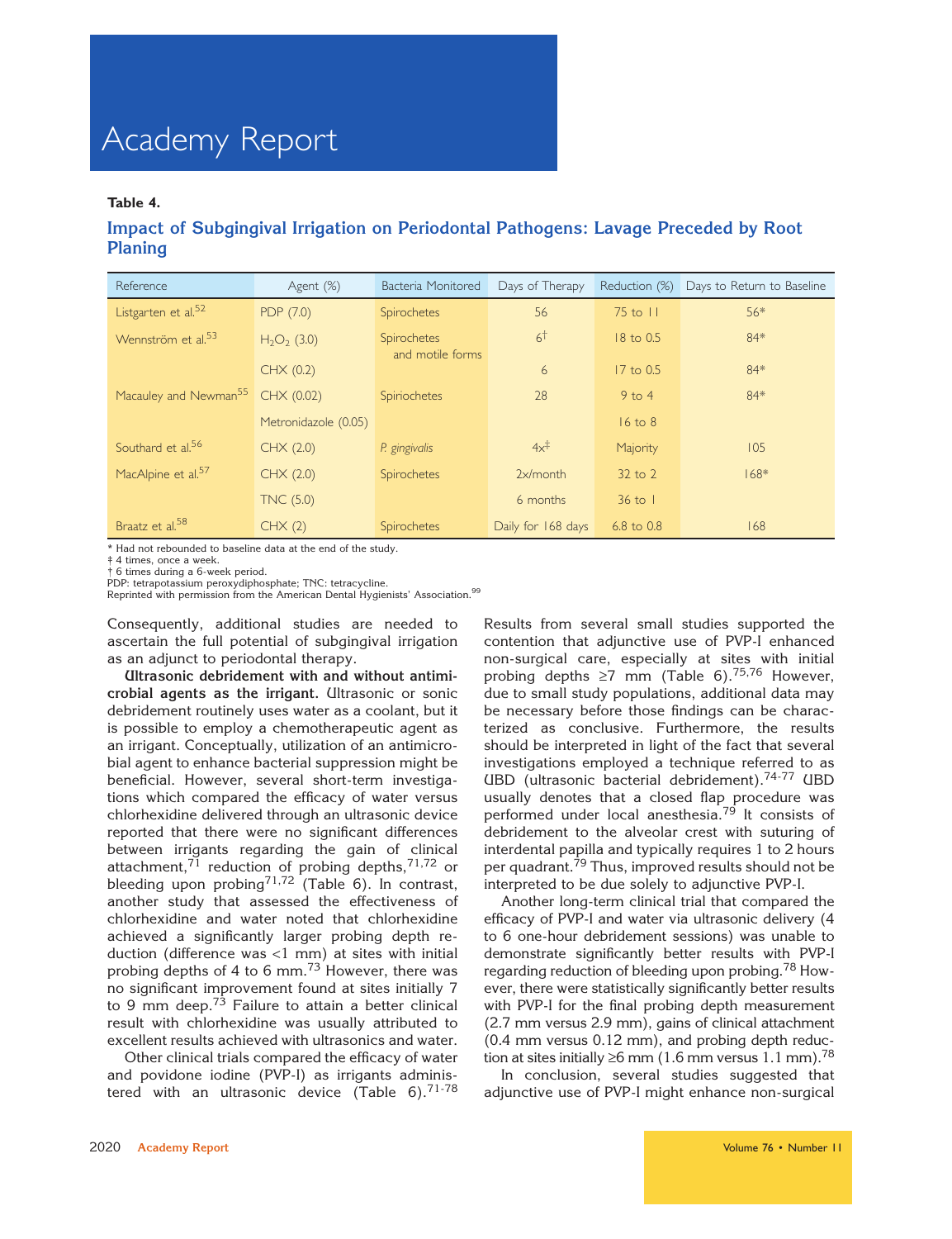## Table 5. Subgingival Irrigation Plus Root Planing Versus Root Planing Alone

|                                      |                                        |              | Administration                        |                              |
|--------------------------------------|----------------------------------------|--------------|---------------------------------------|------------------------------|
| Reference                            | Agent (%)                              | Results      | Therapist                             | Patient                      |
| Wennström et al. <sup>53</sup>       | CHX (0.2), $H_2O_2$ (3.0)              | No synergism | 3x/week for 4 weeks                   |                              |
| Macauley and<br>Newman <sup>55</sup> | CHX (0.02), MET<br>(0.05)              | No synergism |                                       | Daily for 28 days            |
| MacAlpine et al. <sup>57</sup>       | CHX (2.0), TCN (5.0)                   | No synergism | Every 2 weeks for 24<br>weeks         |                              |
| Braatz et al. <sup>58</sup>          | CHX (2.0)                              | No synergism |                                       | Daily for 24 weeks           |
| Watts and Newman <sup>63</sup>       | CHX (0.02)                             | No synergism |                                       | Daily for 28 days            |
| Krust et al. <sup>65</sup>           | CHX (0.12), SnF <sub>2</sub><br>(1.64) | No synergism | 4x, once a week                       |                              |
| Herzog and Hodges <sup>66</sup>      | chloramine-T (1.0)                     | No synergism | 5x, once a week                       |                              |
| Shiloah and Patters <sup>67</sup>    | CHX (0.12) TCN (5.0)                   | No synergism | $\mathsf{I}\times$                    | Daily for 42 days            |
| Southard et al. <sup>56</sup>        | CHX (2.0)                              | Synergism    | 4x, once a week                       |                              |
| Rosling et al. <sup>68</sup>         | Betadine, NaCL,                        | Synergism    | Betadine: Ix                          | Slurry bid for 3 months      |
|                                      | $NAHCO3, H2O2$                         |              | Slurry: every 2 weeks<br>for 3 months |                              |
| Khoo and Newman <sup>69</sup>        | CHX (0.2), MET (0.5)                   | Synergism    |                                       | Daily for 28 days            |
| Wolff et al. <sup>24</sup>           | $SnF2$ (1.64), iodine                  | Synergism    | $1 \times$ SnF <sub>2</sub>           | Daily for 8 weeks/<br>iodine |
| Vignarajah et al. <sup>64</sup>      | CHX (0.1)                              | Synergism    |                                       | Daily for 28 days            |
| Christersson et al. <sup>70</sup>    | <b>TCN (10.0)</b>                      | Synergism    | $1 \times$ for 5 minutes              |                              |

Reprinted with permission from the American Dental Hygienists' Association.<sup>99</sup>

MET: metronidazole; TCN: tetracycline; Slurry:  $H_2O_2$ -NaC1 and NaHCO<sub>3</sub>; iodine: irrigant used by patient.

periodontal therapy. However, small sample sizes and statistically significant results which did not always demonstrate a clinically relevant difference between test and control groups underscore the need for additional large, randomized clinical investigations to determine if ultrasonic debridement plus adjunctive antimicrobial agents provides a clinically relevant improvement of periodontal status beyond ultrasonic debridement with water.

#### Antimicrobials Versus Placebos as Irrigants

A variety of medicaments have been employed as irrigants to reduce bacterial deposits (Tables 3 through 7). Chlorhexidine is the most studied drug. However, it should be noted that the bactericidal dose of chlorhexidine determined supragingivally

(18 to 32 ug/ml) may not be the same subgingivally (modal value 125 ug/ml), because blood and protein can deactivate the drug.<sup>80</sup> For example, it takesa 0.5% chlorhexidine solution 10 minutes to eliminate Porphyromonas gingivalis after being mixed with serum.<sup>81</sup>

A lack of substantivity demonstrated by many agents (phenolic rinse, metronidazole, salts) casts doubt on their ability to be effective as subgingival irrigants. It was shown that 50% of a fluoresceinlabeled hydroxypropylcellulose gel injected subgingivally was washed out of pockets within 12.5 minutes.<sup>82</sup> Therefore, while bactericidal drug concentrations can be delivered with subgingival irrigation, the medicament may not be retained long enough to have an efficacious effect.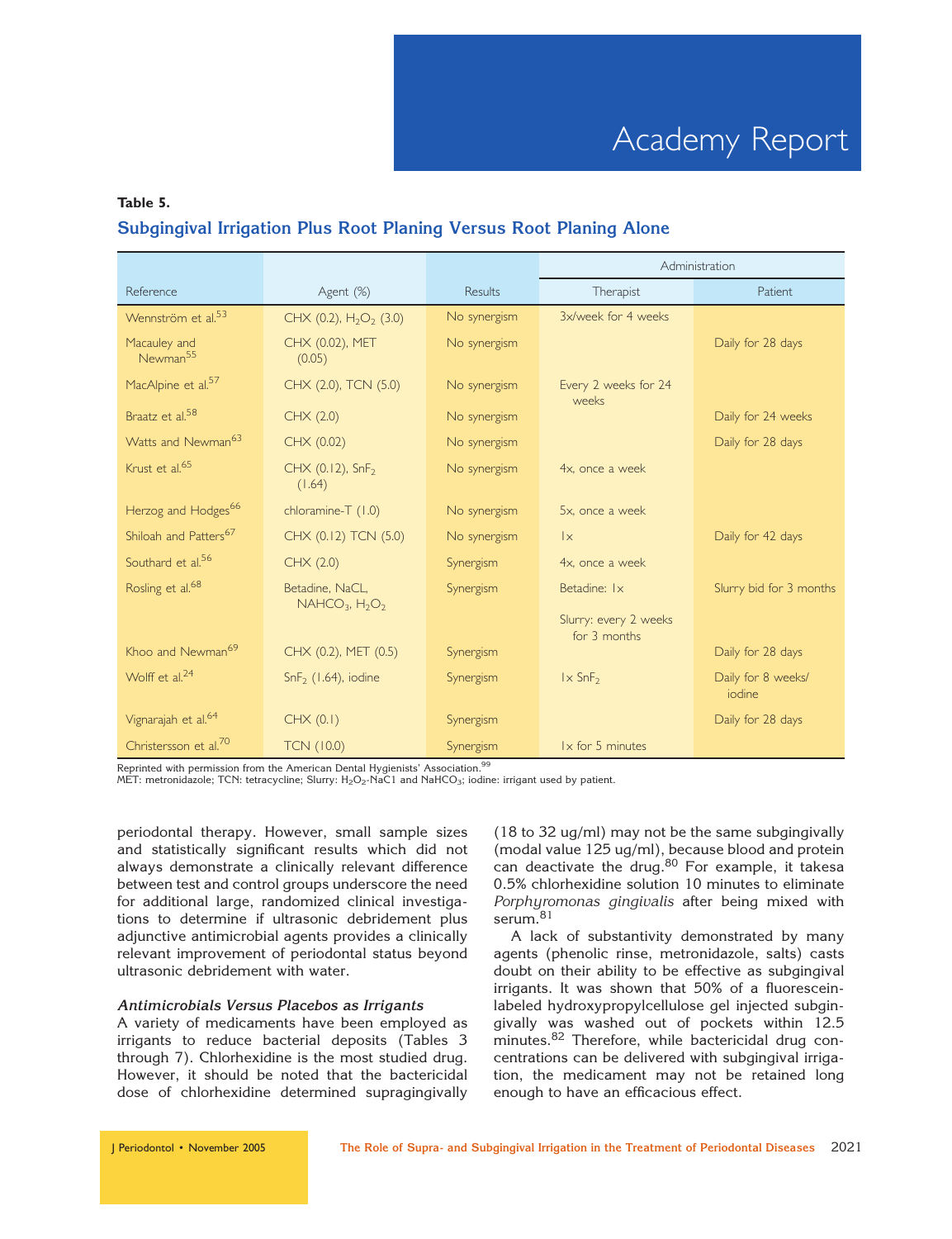#### Table 6.

## Comparison of Efficacy of Ultrasonic Debridement With and Without Antimicrobial Agents as the Irrigant

| Reference                         | N Patients  | Compared Agents (%)                                               | Findings                                                                                                                          | Study Length |
|-----------------------------------|-------------|-------------------------------------------------------------------|-----------------------------------------------------------------------------------------------------------------------------------|--------------|
| Chapple et al. <sup>71</sup>      | 4           | $CHX$ (0.12%) vs water                                            | NS* for bleeding reduction or $CAL†$                                                                                              | 6 months     |
| Taggart et al. <sup>72</sup>      | $ 0\rangle$ | CHX (0.02%) vs water                                              | NS for bleeding or probing depth reduction<br>or CAL                                                                              | 10 weeks     |
| Reynolds et al. <sup>73</sup>     | 60          | $CHX$ (0.12%) vs water                                            | Greater probing depth reduction with<br>CHX (<1 mm) at probing sites initially<br>4-6 mm, but not different for sites<br>$7-9$ mm | 28 days      |
| Grossi et al. <sup>74</sup>       | 113         | $PVP-I^{\ddagger}$ (0.5%) vs water<br>vs $0.12\%$ CH <sup>t</sup> | NS for CAL, probing depth reduction, or levels<br>of gingival inflammation                                                        | 6 months     |
| Rosling et al. <sup>75</sup>      | 20          | PVP-I (0.5%) vs water                                             | Comparisons of irrigants alone or with modified<br>Widman flaps                                                                   | 12 months    |
|                                   |             |                                                                   | Only single rooted teeth evaluated                                                                                                |              |
|                                   |             |                                                                   | At sites initially $\geq$ 7 mm deep, PVP-I<br>gained $\sim$ 3 mm of CAL vs 2 mm with<br>water (approximated from a graph)         |              |
| Christersson et al. <sup>76</sup> | 9           | PVP-I (0.5%) vs water                                             | Only single rooted teeth evaluated                                                                                                | 12 months    |
|                                   |             |                                                                   | Mean probing depths and mean CAL not<br>reported                                                                                  |              |
|                                   |             |                                                                   | At probing depths initially $\geq$ 7 mm,<br>gains of ≥2 mm CAL at 80% of sites with<br>PVP-I and 55% with water                   |              |
| Forabosco et al. <sup>77</sup>    | 8           | PVP-I (0.5%) vs Widman<br>flap surgery                            | NS probing depth reduction or gain of CAL                                                                                         | 12 months    |
| Rosling et al. <sup>78</sup>      | 150         | PVP-I (0.1%) vs water                                             | NS bleeding upon probing                                                                                                          | 12 months    |
|                                   |             |                                                                   | SS <sup>§</sup> gain of CAL (0.4 vs 0.12 mm)<br>SS <sup>§</sup> final probing depths, 2.7 vs 2.9 mm                               |              |

\* Not significant.

† Gain of clinical attachment.

‡ Povidone-iodine.

§ Statistically significant.

Several studies indicated that subgingival irrigation with antimicrobials improved periodontal health better than a placebo $48,50,51,59,64,70,73,75,76,78$  whereas others demonstrated that a placebo achieved equivalent results (Table 7).<sup>15,52</sup>,53,55,57,63,65,71,72,74,83-86 Similarity of results may be attributed to low drug concentrations that were employed. However, these findings underscore the need for additional research to clarify the ability of subgingival irrigation with medicaments to improve periodontal health.

#### Potential Uses of Subgingival Irrigation

There are limited data to indicate that a single episode of subgingival irrigation provided by the therapist will enhance the efficacy of root planing.<sup>70</sup> On the other hand, multiple irrigations with antimicrobials may help therapists treat refractory sites with tortuous pockets or furcations where solutions can penetrate into areas inaccessible to instrumentation, but there are limited data to support this assumption.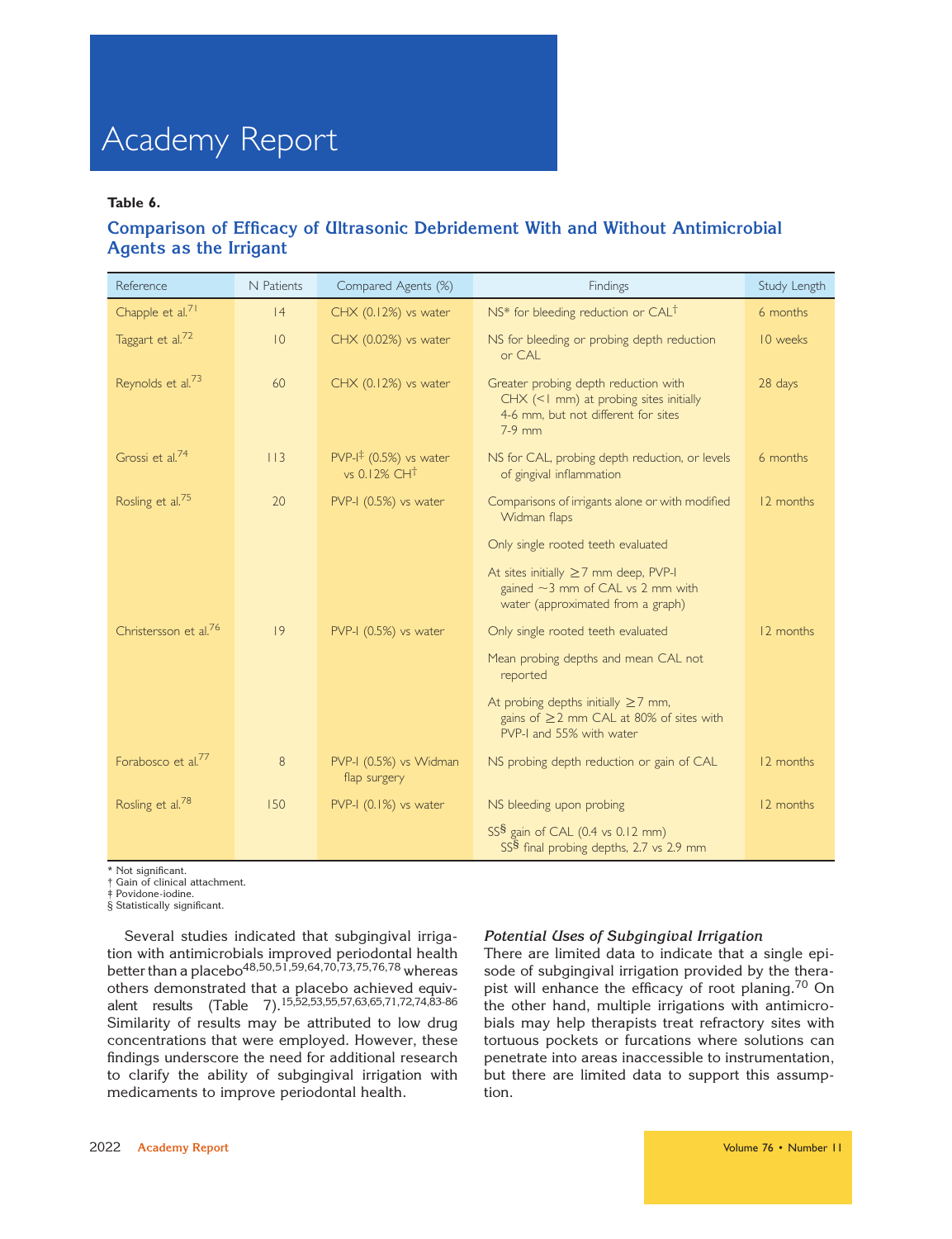## Table 7. Different Irrigants Achieved Equivalent Results

| Reference                                                   | Agent (%)                                                   |
|-------------------------------------------------------------|-------------------------------------------------------------|
| Listgarten et al. <sup>52</sup>                             | Tetrapotassium peroxydiphosphate (7.0)<br>vs saline         |
| Wennström et al. <sup>53</sup>                              | CHX (0.2) vs $H_2O_2$ (3.0) vs saline                       |
| Macauley and<br>Newman <sup>55</sup>                        | CHX (0.02) vs MET (0.05) vs saline*                         |
| Watts and<br>Newman <sup>63</sup>                           | CHX (0.02) vs saline*                                       |
| Krust et al. <sup>65</sup>                                  | CHX $(0.12)$ vs SnF <sub>2</sub> $(1.64)$ vs saline         |
| MacAlpine et al. <sup>57</sup>                              | CHX (2.0) vs TCN (5.0) vs saline                            |
| Kaugers et al. <sup>83</sup>                                | Viadent versus Viadent<br>$(0.3$ sanguinarine) <sup>†</sup> |
| Taggart et al. <sup>72</sup>                                | CHX (0.02) versus water*                                    |
| Nyland and                                                  | Saline vs TCN (5.0)                                         |
| Egelberg <sup>84</sup><br>Schlagenhauf et al. <sup>85</sup> | Saline vs CHX (0.1)                                         |
| Jolkovsky et al. <sup>15</sup>                              | CHX (0.04) vs water <sup><math>\ddagger</math></sup>        |
| Linden and<br>Newman <sup>86</sup>                          | Saline vs MET (0.5)                                         |
| Chapple et al. <sup>71</sup>                                | $CHX$ (0.12) vs water                                       |
| Grossi et al. <sup>74</sup>                                 | CHX (0.12) vs water vs PVP-I (0.5)                          |

\* CHX concentration was weak (0.02%).

Irrigation done with and without active agent (sanguinarine).

‡ Irrigation with Pik Pocket.

TCN: Tetracycline.

Modified and reprinted with permission from the American Dental Hygienists'<br>Acceptation 99 Association.

There also are no in vivo data to suggest that sequential irrigation with different medicaments provides any benefit beyond any one type of drug. Furthermore, there are no clinical trials to indicate that irrigation can be used to detoxify failing implants.

Conceptually, the greatest advantage of selfadministered subgingival irrigation is that it permits patients to participate in maintaining the bacterial reduction that was attained during root planing. Previously, patient participation was limited to supragingival brushing and interdental cleaning. Subgingival irrigation allows individuals to actively engage in self-therapy at problem sites and potentially have a direct effect on the microflora.

#### Professional Versus Personal Application of Subgingival Irrigation

There are no long-term studies that compared the benefit of personal versus professional administration of subgingival irrigation. Three different methods of professionally administered subgingival irrigation have been studied: 1) syringe;<sup>58,62,87</sup> 2) jet irrigator with a cannula;  $55,63,64,87$  and 3) an ultrasonic unit.44,71-78 Results employing a syringe or a jet irrigator with a cannula were equally effective.  $87$ There are no data comparing these techniques to drug delivery via an ultrasonic device.

It is recognized that many individuals may not have the dexterity to irrigate with a subgingival cannula and that compliance can present another pitfall. However, marginal irrigation that results in significant subgingival penetration $32$  has been successfully used by maintenance patients, and is a technique that is easy to master.<sup>15,24,25</sup>

#### SAFETY OF SUPRA- AND SUBGINGIVAL IRRIGATION THERAPY

In general, supra- and subgingival irrigation have not produced any deleterious effects. However, it may be prudent to avoid these modes of therapy in patients with gingivitis or periodontitis if they have a medical history which dictates that premedication is required prior to conventional therapy. It should also be noted that a disadvantage of delivering antimicrobials via power-driven scalers is the creation of contaminated aerosols.88-90 In this regard, high-speed evacuation devices could be an aid in controlling splatter of infectious material (e.g., bacteria, blood). $91,92$  Furthermore, utilization of an antimicrobial mouthrinse before sonic or ultrasonic debridement may help reduce infectious agents in aerosols.<sup>93-96</sup>

#### **CONCLUSIONS**

Supragingival and marginal irrigation will continue to play a role in the treatment of gingivitis and maintenance of periodontal patients. However, there is a paucity of data to support the contention that a single episode of subgingival irrigation increases the immediate impact or duration of root planing efficacy. Similarly, there is limited information to suggest that multiple in-office irrigation appointments provide a substantial benefit beyond root planing. These conclusions are based upon the preponderance of published studies. However, it should be noted that there is some preliminary data which suggests that irrigation with high concentrations of substantive drugs may enhance the efficacy of root

MET: Metronidazole.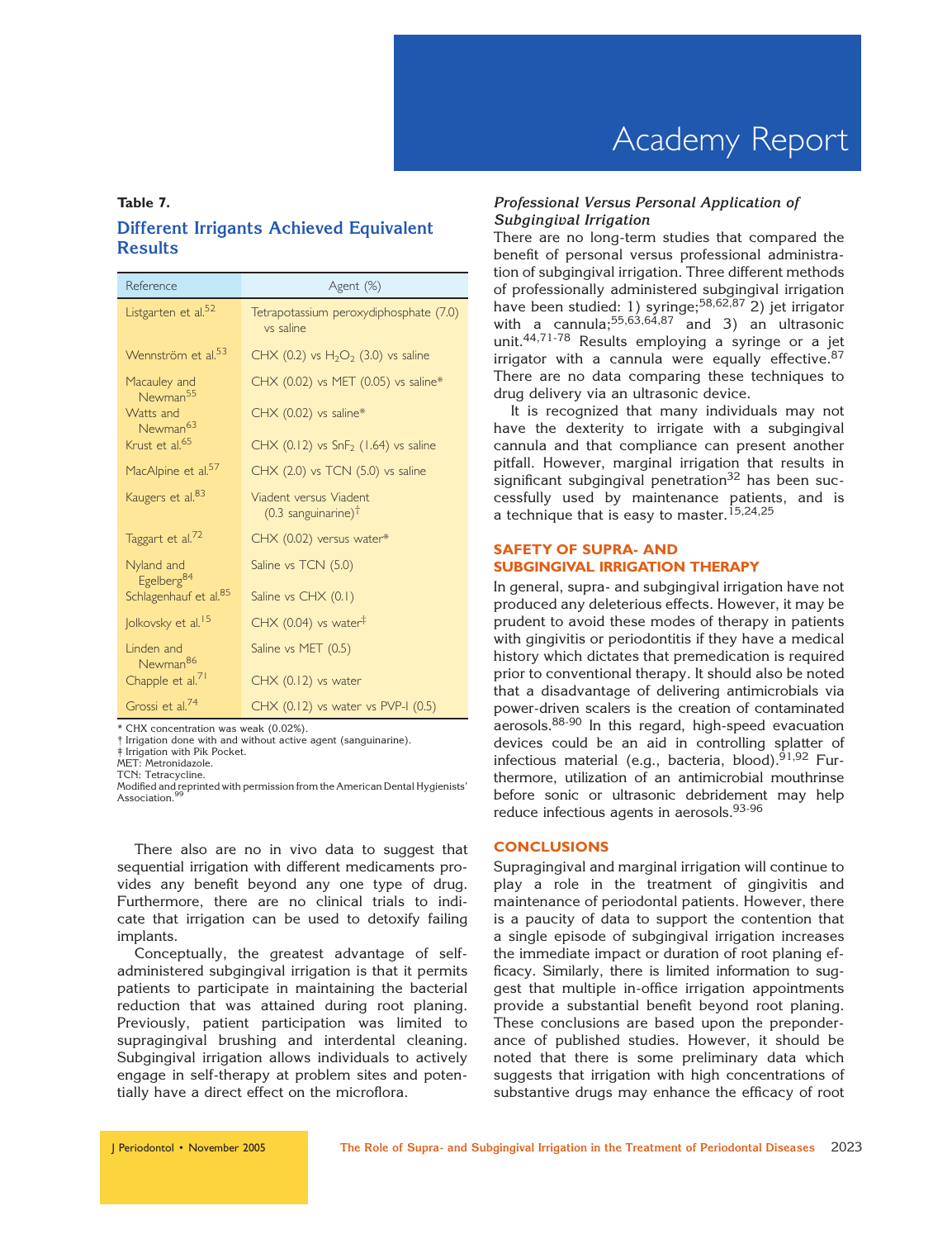# Academy Report

planing. In this regard, additional research is needed to verify the utility of this treatment modification.

Conceptually, irrigation therapy may be of increased value when root planing is less than ideal due to anatomy or other factors. However, it appears that the greatest shortcoming of irrigation therapy is the quick elimination of subgingivally placed drugs. To ameliorate this problem, when appropriate, conventional therapy can be augmented with subgingivally placed adjunctive aids (e.g., bioabsorbable polymers) that provide slow release of medicaments.<sup>97</sup> These devices will ensure that a bactericidal dose is maintained for an adequate duration of time to reduce pathogens. The future of chemotherapeutic management of the subgingival flora is promising and should provide a more predictable adjunct to treat and maintain periodontal patients.

#### ACKNOWLEDGMENTS

The primary author for this paper is Dr. Gary Greenstein. Members of the 2003–2004 Research, Science and Therapy Committee include: Drs. Henry Greenwell, chair; Joseph Fiorellini; William Giannobile; Steven Offenbacher; Leslie Salkin; Cheryl Townsend, Board Liaison; Phillip Sheridan, Board Consultant; and Robert J. Genco, ex-officio.

#### REFERENCES

- 1. Bhaskar SN, Cutright DE, Gross A. Water jet devices in dental practice. J Periodontol 1971;42:658-664.
- 2. Bhaskar SN, Cutright DE, Frisch J. Effect of high pressure water jet on oral mucosa of varied density. J Periodontol 1969;40:593-598.
- 3. Boyd RL, Leggott P, Quinn R, Buchanan S, Eakle W, Chambers D. Effect of self-administered daily irrigation with  $0.02\%$  SnF<sub>2</sub> on periodontal disease activity. J Clin Periodontol 1985;12:420-431.
- 4. Cobb CM, Rodgers RL, Killoy WJ. Ultrastructural examination of human periodontal pockets following the use of an oral irrigation device in vivo. J Periodontol 1988;59:155-163.
- 5. Hugoson A. Effect of the Water Pik device on plaque accumulation and development of gingivitis. J Clin Periodontol 1978;5:95-104.
- 6. Hoover DR, Robinson HB. The comparative effectiveness of a pulsating oral irrigator as an adjunct in maintaining oral health. J Periodontol 1971;42:37-39.
- 7. Emslie RD. The value of oral hygiene. Br Dent J 1964;117:373-383; discussion 383-387.
- 8. Covin NR, Lainson PA. The effects of stimulating the gingiva by a pulsating water device. J Periodontol 1973;44:286-293.
- 9. Brady JM, Gray WA, Bhaskar SN. Electron microscopic study of the effect of water jet lavage devices on the dental plaque and gingivitis. J Periodontol 1973;52:1310-1313.
- 10. Southard GL, Parson LG, Thomas JR. Effect of sanguinaria on development of plaque and gingivitis when supragingivally delivered as a manual rinse or under pressure in an oral irrigator. J Clin Periodontol 1981;8:177-188.
- 11. Lang NP, Räber K. Use of oral irrigators as vehicle for the application of antimicrobial agents in chemical plaque control when applied by an oral irrigator. J Clin Periodontol 1981;8:177-188.
- 12. Lang NP, Ramseier-Grossman K. Optimal dosage of chlorhexidine digluconate in chemical plaque control when applied by an oral irrigator.  $J$  Clin Periodontol 1981;8:189-202.
- 13. Newman MG, Cattabriga M, Etienne D, et al. Effectiveness of adjunctive irrigation in early periodontitis. Multi-center evaluation. J Periodontol 1994;65:224- 229.
- 14. Flemmig TF, Newman MG, Doherty F, et al. Supragingival irrigation with 0.06% chlorhexidine in naturally occurring gingivitis. I. 6-month clinical observations. J Periodontol 1990;61:112-117.
- 15. Jolkovsky DL, Waki MY, Newman MG, et al. Clinical and microbiological effects of subgingival and gingival marginal irrigation with chlorhexidine gluconate. J Periodontol 1990;61:663-669.
- 16. Brownstein CN, Briggs S, Schweitzer KL, et al. Irrigation with chlorhexidine to resolve naturally occurring gingivitis: A methodologic study. J Clin Periodontol 1990;17:588-593.
- 17. Ciancio SG, Mather ML, Zambon JJ, Reynolds H. Effect of a chemotherapeutic agent delivered by an oral irrigation device on plaque, gingivitis, and subgingival microflora. J Periodontol 1989;60:310-315.
- 18. Cutler CW, Stanford TW, Abraham C, et al. Clinical benefits of oral irrigation for periodontitis are related to reduction of pro-inflammatory cytokine levels and plaque. J Clin Periodontol 2000;27:134-143.
- 19. Aziz-Gandour IA, Newman HN. The effects of a simplified oral hygiene regime plus supragingival irrigation with chlorhexidine or metronidazole on chronic inflammatory periodontal disease. J Clin Periodontol 1986;13:228-236.
- 20. Sanders PC, Linden GJ, Newman H. The effects of a simplified mechanical oral hygiene regime plus supragingival irrigation with chlorhexidine or metronidazole on subgingival plaque. J Clin Periodontol 1986;13:237-242.
- 21. Walsh TF, Glenwright HD, Hull PS. Clinical effects of pulsed oral irrigation with 0.2% chlorhexidine digluconate in patients with adult periodontitis.  $J$  Clin Periodontol 1992;19:245-248.
- 22. Parsons LG, Thomas LG, Southard GL, et al. Effect of sanguinaria extract on established plaque and gingivitis when supragingivally delivered as a manual rinse under pressure in an oral irrigator. J Clin Periodontol 1987;14:381-385.
- 23. Newman MG, Flemmig TF, Nachnani S, et al. Irrigation with 0.06% chlorhexidine in naturally occurring gingivitis. II. 6-month microbiological observations. J Periodontol 1990;61:427-433.
- 24. Wolff L, Bakdash MB, Pihlstrom BL, Bandt C, Aeppli DM. The effect of professional and home subgingival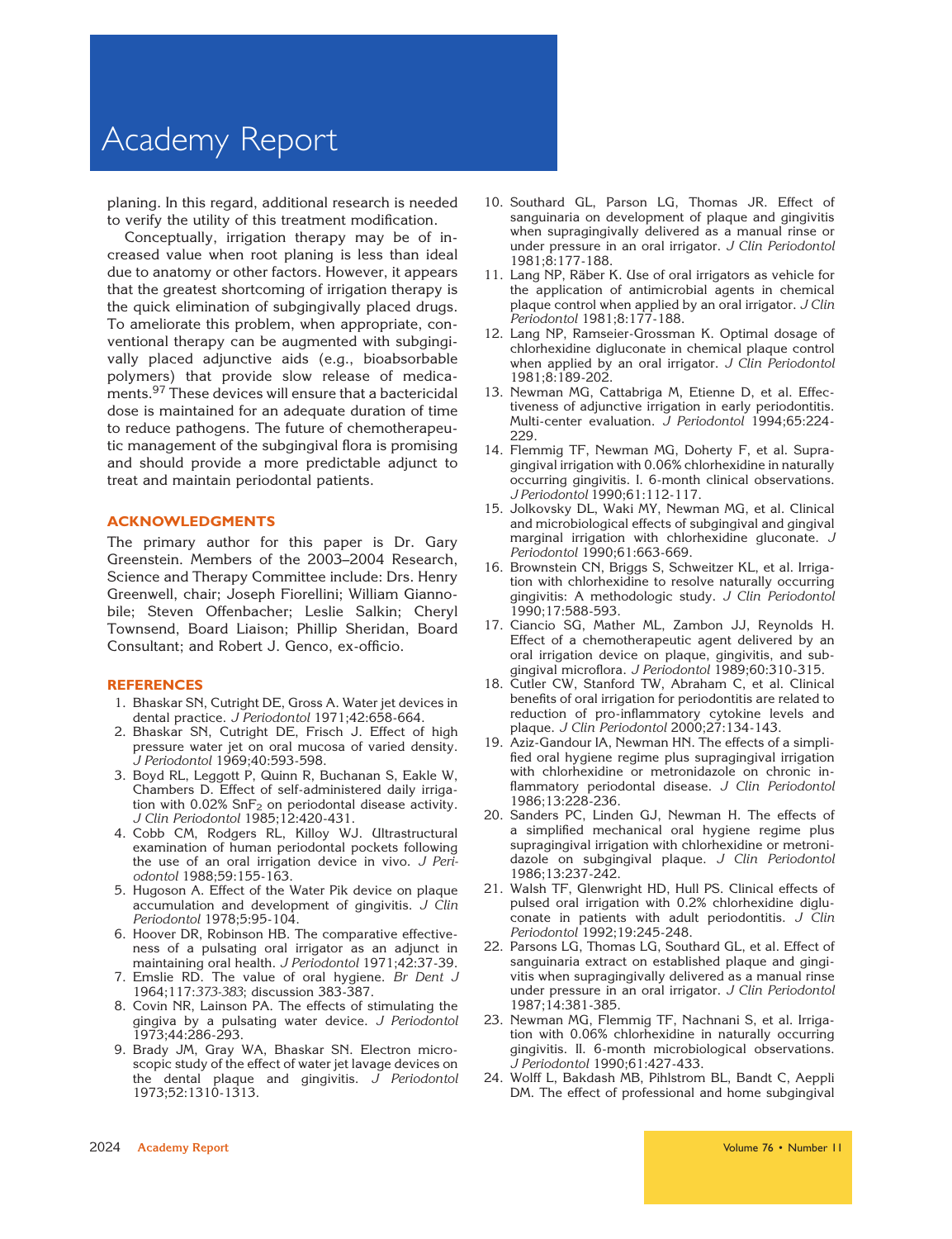irrigation with antimicrobial agents on gingivitis and early periodontitis. J Dent Hyg 1989;63:222-225, 241.

- 25. Waki MY, Jolkvosky DL, Otomo-Corgel J, et al. Effects of subgingival irrigation on bacteremia following scaling and root planing. J Periodontol 1990;61: 405-411.
- 26. Eakle W, Boyd RL, Robertson PB, et al. Penetration of periodontal pockets with irrigation by a newly designed tip. J Dent Res 1988;67:400 (Abstr. 2295).
- 27. Eakle W, Ford C, Boyd RL. Depth of penetration in periodontal pockets with oral irrigation. J Clin Periodontol 1986;13:39-44.
- 28. Larner JR, Greenstein G. Effect of calculus and irrigation tip design depth of subgingival irrigation. Int J Periodontics Restorative Dent 1993;13: 288-297.
- 29. Boyd RL, Hollander BN, Eakle WS. Comparison of subgingivally placed cannula oral irrigator tip with a supragingival placed standard irrigator tip. J Clin Periodontol 1992;19:340-344.
- 30. Derdivanis JP, Bushmaker S, Dagenais F. Effects of a mouthwash in an irrigating device on accumulation and maturation of dental plaque. J Periodontol 1978; 49:81-84.
- 31. Fine DH, Letizia OJ, Mandel ID. The effect of rinsing with Listerine antiseptic on the properties of developing dental plaque. J Clin Periodontol 1985;12:660- 666.
- 32. Braun RE, Ciancio SG. Subgingival delivery by an oral irrigation device. J Periodontol 1992;63:469-472.
- 33. Hardy JH, Newman HN, Strahan JD. Direct irrigation and subgingival plaque.  $J$  Clin Periodontol 1982;9: 57-65.
- 34. Romans AR, App GR. Bacteremia, a result from oral irrigation in subjects with gingivitis. J Periodontol 1971;42:757-760.
- 35. Witzenberger T, O'Leary TJ, Gillette WB. Effect of a local germicide on the occurrence of bacteremia during subgingival scaling. J Periodontol 1982;53: 172-179.
- 36. Felix JE, Rosen S, App GR. Detection of bacteremia after the use of an oral irrigation device in subjects with periodontitis. J Periodontol 1971;42:785-787.
- 37. Sconyers JR, Crawford JJ, Moriarty JD. Relationship of bacteremia to tooth brushing in patients with periodontitis. J Am Dent Assoc 1973;87:616-622.
- 38. Silver JG, Martin AW, McBride BC. Experimental transient bacteremias in human subjects with clinically healthy gingiva. J Clin Periodontol 1979;6:33-36.
- 39. Carroll GC, Sebor RJ. Dental flossing and its relationship to transient bacteremia. J Periodontol 1980;51: 691-692.
- 40. Wampole HS, Allen AL, Gross A. The incidence of transient bacteremia during periodontal dressing change. J Periodontol 1978;49:462-464.
- 41. Lofthus JE, Waki M, Jolkovsky D, et al. Bacteremia following subgingival irrigation and scaling and root planing. J Periodontol 1991;62:602-607.
- 42. Hallmon WW, Rees TD. Local anti-infective therapy: Mechanical and physical approaches. A systematic review. Ann Periodontol 2003;8:99-114.
- 43. Shiloah J, Hovious LA. The role of subgingival irrigations in the treatment of periodontitis. J Periodontol 1993;64:835-843.
- 44. Nosal G, Scheidt MJ, O'Neal R, Van Dyke TE. The penetration of lavage solution into the periodontal pocket during ultrasonic instrumentation. J Periodontol 1991;62:554-557.
- 45. Westling M, Tynelius-Bratthall G. Microbiological and clinical short-term effects of repeated intracrevicular chlorhexidine rinsing. J Periodontal Res 1984;19:202- 209.
- 46. Schmid E, Kornman KS, Tinanoff N. Changes of subgingival total colony forming units and black pigmented bacteroides after a single irrigation of periodontal pockets with  $1.64\%$  SnF<sub>2</sub>. J Periodontol 1985;56:330-333.
- 47. Haskel E, Esquenasi J, Yussim L. Effects of subgingival chlorhexidine irrigation in chronic moderate periodontitis. J Periodontol 1986;57:305-310.
- 48. Lander PE, Newcomb GM, Seymour G, Powell N. The antimicrobial and clinical effects of a single subgingival irrigation of chlorhexidine in advanced periodontal lesions. J Clin Periodontol 1986;13:74-80.
- 49. Lazzaro AJ, Bissada NF. Clinical and microbiologic changes following the irrigation of periodontal pockets with metronidazole or stannous fluoride. Periodontol Case Rep 1989;1:12-19.
- 50. Stabholz A, Nicholas AA, Zimmerman GJ, Wikesjö UME. Clinical and antimicrobial effects of a single episode of subgingival irrigation with tetracycline HCL or chlorhexidine in deep periodontal pockets. J Clin Periodontol 1998;25:794-800.
- 51. Silverstein L, Bissada N, Manouchehr-Pour M, Greenwell H. Clinical and microbiologic effects of local tetracycline irrigation on periodontitis. J Periodontol 1988;59:301-305.
- 52. Listgarten M, Grossberg D, Schwimer AV, Gaffer A. Effect of subgingival irrigation with tetrapotassium peroxydiphosphate on scaled and untreated periodontal pockets. J Periodontol 1989;60:4-11.
- 53. Wennström JL, Dahlén G, Gröndahl K, Heijl L. Periodic subgingival antimicrobial irrigation of pockets. II. Microbiologic and radiographical observations. J Clin Periodontol 1987;14:573-580.
- 54. Wikesjö UMF, Reynolds HS, Christersson LA, Zambon JJ, Genco RJ. Effects of subgingival irrigation on A. actinomycetemcomitans. J Clin Periodontol 1989;16: 116-119.
- 55. Macaulay WJ, Newman HN. The effect on the composition of subgingival plaque of a simplified oral hygiene system including pulsating jet subgingival irrigation. J Periodontal Res 1986;21:375-385.
- 56. Southard S, Drisko CL, Killoy WJ, et al. The effects of 2% chlorhexidine digluconate irrigation on the clinical parameters and level of Bacteroides gingivalis in periodontal pockets. J Periodontol 1989;60:302- 309.
- 57. MacAlpine R, Magnusson I, Kiger R, Crigger M, Garrett S, Egelberg J. Antimicrobial irrigation of deep pockets to supplement oral hygiene instruction and root debridement. I. Bi-weekly irrigation. J Clin Periodontol 1985;12:568-577.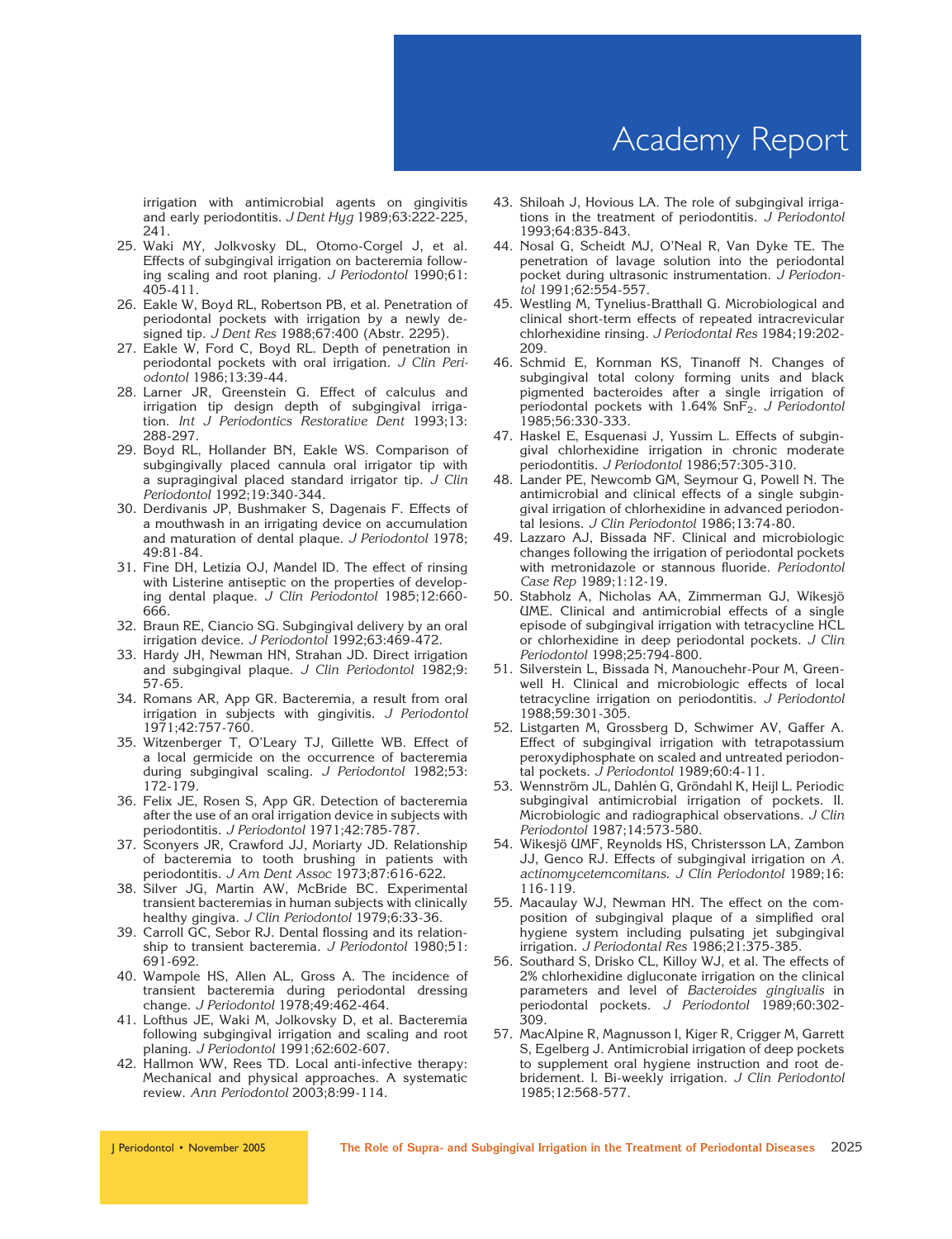# Academy Report

- 58. Braatz L, Garrett S, Claffey N, Egelberg J. Antimicrobial irrigation of deep pockets to supplement nonsurgical periodontal therapy. II. Daily irrigation. J Clin Periodontol 1985;12:630-638.
- 59. Soh LL, Newman HN, Strahan JD. Effects of subgingival chlorhexidine irrigation on periodontal inflammation. J Clin Periodontol 1982;9:66-74.
- 60. Wieder SG, Newman HN, Strahan JD. Stannous fluoride and subgingival chlorhexidine irrigation in the control of plaque and chronic periodontitis. J Clin Periodontol 1983;10:172-181.
- 61. Fine JB, Harper DS, Gordon JM, Hovliaras CA, Charles CH. Short-term microbiological and clinical effects of subgingival irrigation with an antimicrobial mouthrinse. J Periodontol 1994;65:30-36.
- 62. Wan Yusof W, Newman HN, Strahan JD, et al. Subgingival metronidazole in dialysis tubing and subgingival chlorhexidine irrigation in the control of chronic inflammatory periodontal disease. J Clin Periodontol 1984;11:166-175.
- 63. Watts EA, Newman HN. Clinical effects on chronic periodontitis of a simplified system of oral hygiene including subgingival pulsated jet irrigation with chlorhexidine. J Clin Periodontol 1986;13:666-670.
- 64. Vignarajah S, Newman HN, Bulman J. Pulsated jet subgingival irrigation with 0.1% chlorhexidine, simplified oral hygiene and chronic periodontitis. J Clin Periodontol 1989;16:365-370.
- 65. Krust KS, Drisko CL, Gross K, Overman P, Tira DE. The effects of subgingival irrigation with chlorhexidine and stannous fluoride: A preliminary investigation. J Dent Hyg 1991;65:289-295.
- 66. Herzog A, Hodges KO. Subgingival irrigation with chloramine-T. J Dent Hyg 1988;62:515-552.
- 67. Shiloah J, Patters MR. DNA probe analyses of the survival of selected periodontal pathogens following scaling, root planing, and intra-pocket irrigation. J Periodontol 1994;65:568-575.
- 68. Rosling BG, Slots J, Webber RL, Christersson LA, Genco RJ. Microbiological and clinical effects of topical subgingival and antimicrobial treatment on human periodontal disease. J Clin Periodontol 1983; 10:487-514.
- 69. Khoo JGL, Newman HN. Subgingival plaque control by a simplified oral hygiene regime plus local chlorhexidine or metronidazole. J Periodontal Res 1983; 18:607-619.
- 70. Christersson LA, Norderyd OM, Puchalsky CS. Typical application of tetracycline-HCL in human periodontitis. J Clin Periodontol 1993;20:88-95.
- 71. Chapple IL, Walmsley AD, Saxby MS, Moscrop H. Effect of subgingival irrigation with chlorhexidine during ultrasonic scaling. J Periodontol 1992;63:812-816.
- 72. Taggart JA, Palmer RM, Wilson RF. A clinical and microbiological comparison of the effects of water and 0.02% chlorhexidine as coolants during ultrasonic scaling and root planing. J Clin Periodontol 1990;17:32-37.
- 73. Reynolds MA, Lavigne CK, Minah GE, Suzuki JB. Clinical effects of simultaneous ultrasonic scaling and subgingival irrigation with chlorhexidine. Mediating influence of periodontal probing depths. J Clin Periodontol 1992;19:595-600.
- 74. Grossi G, Skrepcinski FB, DeCaro T, et al. Treatment of periodontal disease in diabetics reduces glycated hemoglobin. J Periodontol 1997;68:713-719.
- 75. Rosling BG, Slots J, Christersson LA, Grondahl HG, Genco RJ. Topical antimicrobial therapy and diagnosis of subgingival bacteria in the management of inflammatory periodontal disease. J Clin Periodontol 1986;13:975-981.
- 76. Christersson LA, Rosling BG, Dunford R, et al. Monitoring of subgingival Bacteroides gingivalis and Actinobacilllus actinomycetemcomitans in the management of advanced periodontitis. Adv Dent Res 1988;2:382-388.
- 77. Forabosco A, Baletti R, Spinato S, Colao P, Casolari C. A comparative study of a surgical method and scaling and root planing using the Odontoson. J Clin Periodontol 1996;23:611-614.
- 78. Rosling B, Hellstrom MK, Ramberg P, et al. The use of PVP-iodine as an adjunct to non-surgical treatment of chronic periodontitis. J Clin Periodontol 2001; 28:1023-1031.
- 79. Genco RJ, Christersson LA. Anti-infective therapy for gingivitis and periodontitis. In: Genco RJ, Goldman HM, Cohen DW, eds. Contemporary Periodontics. St. Louis: CV Mosby; 1990:427-441.
- 80. Stanley A, Wilson M, Newman HN. The in vitro effects of chlorhexidine on subgingival plaque bacteria. J Clin Periodontol 1989;16:259-264.
- 81. Oosterwaal PJM, Mikx FHM, Van den Brink ME, et al. Bactericidal concentrations of chlorhexidine digluconate, amine fluoride gel and stannous fluoride gel for subgingival bacteria tested in serum at short contact times. J Periodontal Res 1989;24:155- 160.
- 82. Oosterwaal PJM, Mikx FHM, Renggli HH. Clearance of a topically applied fluorescein gel from periodontal pockets. J Clin Periodontol 1990;17:613-615.
- 83. Kaugers C, Schenkein HA, Palcanis KG, Best AM. Effects of subgingival irrigation with viadent on human subgingival plaque in chronic periodontitis. J Dent Res 1988;67:184 (Abstr. 575).
- 84. Nylund K, Egelberg J. Antimicrobial irrigation of periodontal furcation lesions to supplement oral hygiene instruction and root debridement. J Clin Periodontol 1990;17:90-95.
- 85. Schlagenhauf U, Stellwas P, Fiedler A. Subgingival irrigation in the maintenance phase of periodontal therapy. J Clin Periodontol 1990;17:650-653.
- 86. Linden GJ, Newman HN. The effects of subgingival irrigation with low dosage metronidazole on periodontal inflammation. J Clin Periodontol 1991;18: 177-181.
- 87. Itic J, Serfaty R. Clinical effectiveness of subgingival irrigation with a pulsated jet irrigator versus syringe. J Periodontol 1992;63:174-181 (erratum 1992;63: 565).
- 88. Miller RL. Characteristics of blood-containing aerosols generated by commonly found dental instruments. Am Ind Hyg Assoc J 1995;56:670-676.
- 89. Holbrook WP, Muir KF, MacPhee IT, et al. Bacteriological investigation of the aerosol from ultrasonic scalers. Br Dent J 1978;144:245-247.